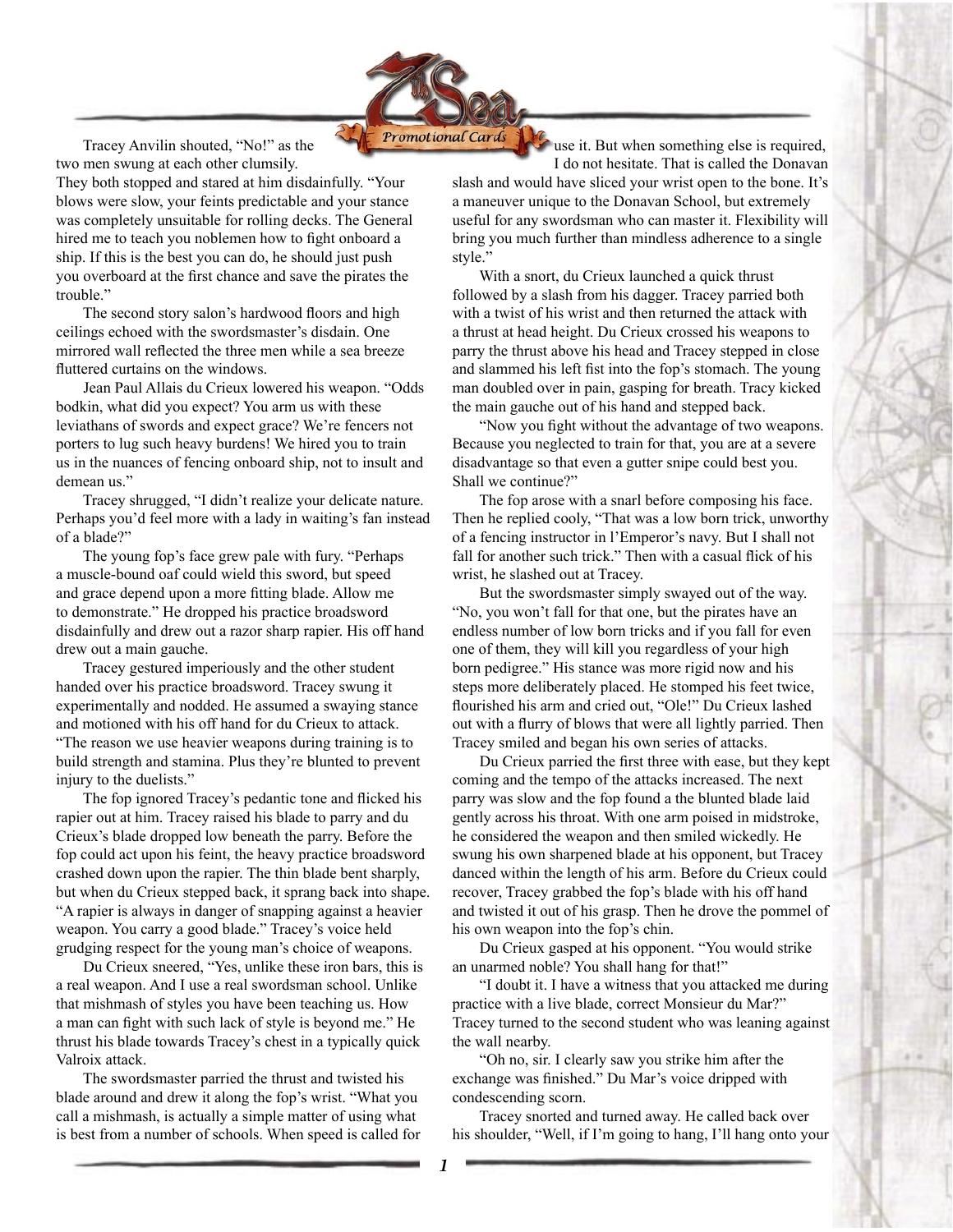sword. Might as well get something out of all this trouble, right?" He testing the rapier upon the air. "Good balance, fine steel. A noble weapon, unfit for the likes of you. But, I really don't think that the Montaigne Navy will reprimand a swordsmaster for striking his student."

 The whisper of a shoe upon the floor behind him was the only warning. Tracey leapt forward and twirled about. The rapier was extended and ready. Du Crieux continued running at him; main gauche stabbing down towards the swordsmaster. Then the fop staggered to a halt and stared down at the rapier piercing his chest. Tracey swore quietly. "Of course, they'll certainly hang a swordsmaster who kills one of his noble students. Time to be off, I think. Monsieur du Mar, the lesson is over for today."

 Then as du Mar watched in shock, Tracey pulled the blade from du Crieux's chest and wiped it off carefully. He sheathed it and strode towards the window. With a last nod to his student, he leapt out the window. Cries from pedestrians came from below as Tracey Anvilin fled for his life.



Throughout the 7th Sea Collectible Card Game's life span, several promotional cards were released. These were mainly available either through membership in the 7th Sea fan club or through the 7th Sea comic books.

# *Actions*

#### **A Friend In Need** -/- [S/d/p]

React: Play this card when you are absorbing Hits from a Boarding Attack in which you pushed one of your Crew forward. Tack one of your Crew, except the one pushed forward to suffer 4 fewer Hits.

*"Ah, he woulda done the same fer me."*

### **Ambush!** 1In/- [D/p/t]

React: Play when a Ship uses its Free Move to enter your Sea. Inflict 2 Hits on the Ship. *"Suprise!"*

#### **Brother in Arms** -/- [S/d/p]

React: Play when you are hiring a Loyal Crew from your Captain's faction to produce 3 Influence

*"Oh no... wait, everything's okay. Maybe my luck's in for a change..."*

#### **Calling in Favors** -/- [D/p/t]

React: Play this card and discard two cards from your hand when you are paying an Influence cost to produce 2 Influence.

*"Let them take it. We could never have repaired the ship if Gosse hadn't come along. For that, I'm willing to give up a little swag." -Allende*

#### **Gentleman's Agreement** -/- [D/p/t]

You may only play this card if you have a Heroic Captain. React: Play when you are hiring a Heroic Crew to produce 2 influence. *"I promise you riches beyond your dreams, and I always keep my promises." - Philip Gosse*

## **In the Dark of the Night** 5Ad/3Sa [D/p/t]

Target a player. That player draws 2 fewer cards during the Draw phase this turn (minimum 1).

*"...and I hates me the night watch.." - Grousin George*

### **Indisposed** 2In/3Ca [S/d/p]

Target a Captain who has more than one Attachment. Tack that Captain.

*"Troubles, like a midnight kiss, are easily forgotten." - Leila*

### **The Moon Beckoned** -/- [S/d/p]

You may only play this card if all of your Crew are tacked. Move your Ship to an adjacent Sea. Sink this card.

*"We drove the ship all night, through the fog, through the ice, through the sun and moon herself. I've never seen a captain so sure of the wind and the stars."*

**What Do We Have Here?** PRO Action (F)-/- [D/p/t] Draw the next 3 cards from your deck. You may attach any Adventure cards drawn to Seas they can be legally placed in. Discard all of these cards which you do not put into play. *Berek was going to set course for somewhere big. Then the Crimson Rogers showed up.*

## *Crew*

**Dregs and Thugs** Unaligned 4I C:0 S:0 A:0 I:0 Sw:2 [P/c/t] Unique - No Attachments When Dregs and Thugs tack to absorb hits, they absorb 2 extra hits. React: Once per turn, discard a card from your hand when you are suffering hits to reduce the hits suffered by 2.

**Faye Dunsinain** Unaligned 5I C:1 S:0 A:3 I:1 Sw:2 [P/c/t] Unique - Swordsman +1 React: Tack Faye when one of your crew is targeted by a card which begins a Duel. Cancel that action. *"Alas, poor Stewart. I knew him... right before I cut off his lying head."*

#### **Freya Danya Gydasdottir** Unaligned 8I

C:0 S:3 A:2 I:2 Sw:3 [P/c/t]

Heroic - 1st Mate - Unique Act: Once per turn, name one of the five skills. Until the end of the turn, all of your crew aligned to your Captain's faction have a +1 bonus to the named Skill. *"It never ends, Yngvild. Blood begets blood and we'll all drown in it before you see any real justice."*